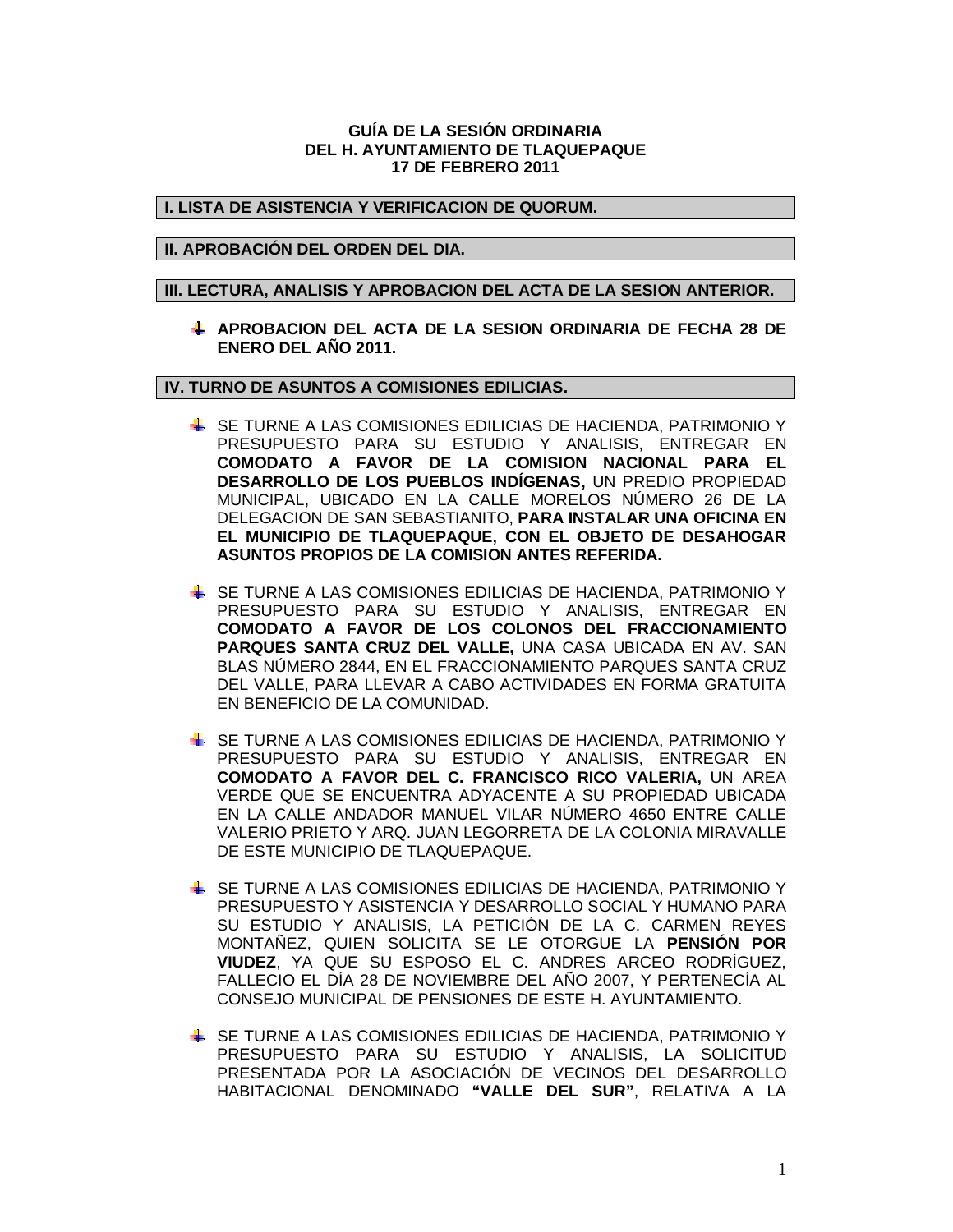APROBACIÓN PARA LA INSTALACIÓN DE PLUMAS AUTOMATICAS DE CONTROL EN EL INGRESO DEL CITADO DESARROLLO.

- SE TURNE A LAS COMISIONES EDILICIAS DE HACIENDA, PATRIMONIO Y PRESUPUESTO PARA SU ESTUDIO Y ANALISIS, ENTREGAR EN **COMODATO A FAVOR DE LA ARQUIDIOCESIS DE GUADALAJARA,** UN PREDIO PROPIEDAD MUNICIPAL PARA UTILIZARLO COMO AREA DE RECREACION, EN EL FRACCIONAMIENTO **PARQUES SANTA CRUZ DEL VALLE.**
- SE TURNE A LAS COMISIONES EDILICIAS DE HACIENDA, PATRIMONIO Y PRESUPUESTO PARA SU ESTUDIO Y ANALISIS, LA SOLICITUD DEL PRESIDENTE DEL PATRONATO DE **CENTROS DE INTEGRACION JUVENIL, A.C.** PARA REALIZAR UN APOYO ECONOMICO DE \$7,000.00 (SIETE MIL PESOS 00/100 M.N.) MENSUALES, PARA UN VOLUNTARIO CON LA FUNCIÓN DE ACOMPAÑANTE TERAPEUTICO.
- SE TURNE A LAS COMISIONES EDILICIAS DE SEGURIDAD PÚBLICA, REGLAMENTOS MUNICIPALES Y PUNTOS LEGISLATIVOS, LA CONFORMACIÓN DEL **CONSEJO CONSULTIVO DE SEGURIDAD CIUDADANA** DE TLAQUEPAQUE Y SU REGLAMENTO.
- SE TURNE A LAS COMISIONES EDILICIAS DE HACIENDA, PATRIMONIO Y PRESUPUESTO PARA SU ESTUDIO Y ANALISIS, LA DONACIÓN DE 5,000 M2 DEL PREDIO DONDE SE ENCUENTRA LOCALIZADA LA "**UNIDAD VALENTIN GOMEZ FARIAS"** A FAVOR DE LA **UNIVERSIDAD DE GUADALAJARA** PARA LA CONSTRUCCIÓN DE UNA ESCUELA PREPARATORIA.
- SE TURNE A LAS COMISIONES EDILICIAS DE HACIENDA, PATRIMONIO Y PRESUPUESTO PARA SU ESTUDIO Y ANALISIS, LA AUTORIZACION PARA ENTREGAR LA CANTIDAD DE \$5'000,000.00 (CINCO MILLONES DE PESOS 00/100 M.N.) A LA **UNIVERSIDAD DE GUADALAJARA** PARA LA CONSTRUCCIÓN DE UNA ESCUELA PREPARATORIA EN LA **DELEGACION DE SANTA ANITA.**
- SE TURNE A LAS COMISIONES EDILICIAS DE HACIENDA, PATRIMONIO Y PRESUPUESTO Y PLANEACION SOCIOECONOMICA Y URBANA PARA SU ESTUDIO Y ANALISIS, LA INICIATIVA QUE APRUEBE EL TOMAR LAS OBRAS DE INFRAESTRUCTURA BASICA RELATIVAS A LAS VIALIDADES DE LA ZONA DEL **SANTUARIO DE LOS MARTIRES** A CUENTA DE IMPUESTOS, DERECHOS Y APROVECHAMIENTOS POR FUTURAS ACCIONES URBANÍSTICAS DE LA EMPRESA **INVERDESARROLLOS INMOBILIARIOS S.A. DE C.V.** O A QUIEN DESIGNE.

**V. LECTURA, EN CASO DE DEBATE Y APROBACION DE DICTAMENES DE COMISIONES.**

EXP. 260/2010, DICTAMEN EN SENTIDO PROCEDENTE QUE TIENE POR OBJETO: SE APRUEBA RECIBIR LA DONACIÓN A FAVOR DEL H. AYUNTAMIENTO DE PARTE DEL C. **EZEQUIEL CASTILLO RAMÍREZ**, RESPECTO DE LAS FRACCIONES D Y H DEL PREDIO LOCALIZADO EN LA COLONIA **GUADALUPE EJIDAL** CON USO DE VIALIDAD; LA PRIMERA PARA LA VIALIDAD DENOMINADA TEPEYAC CON UNA SUPERFICIE DE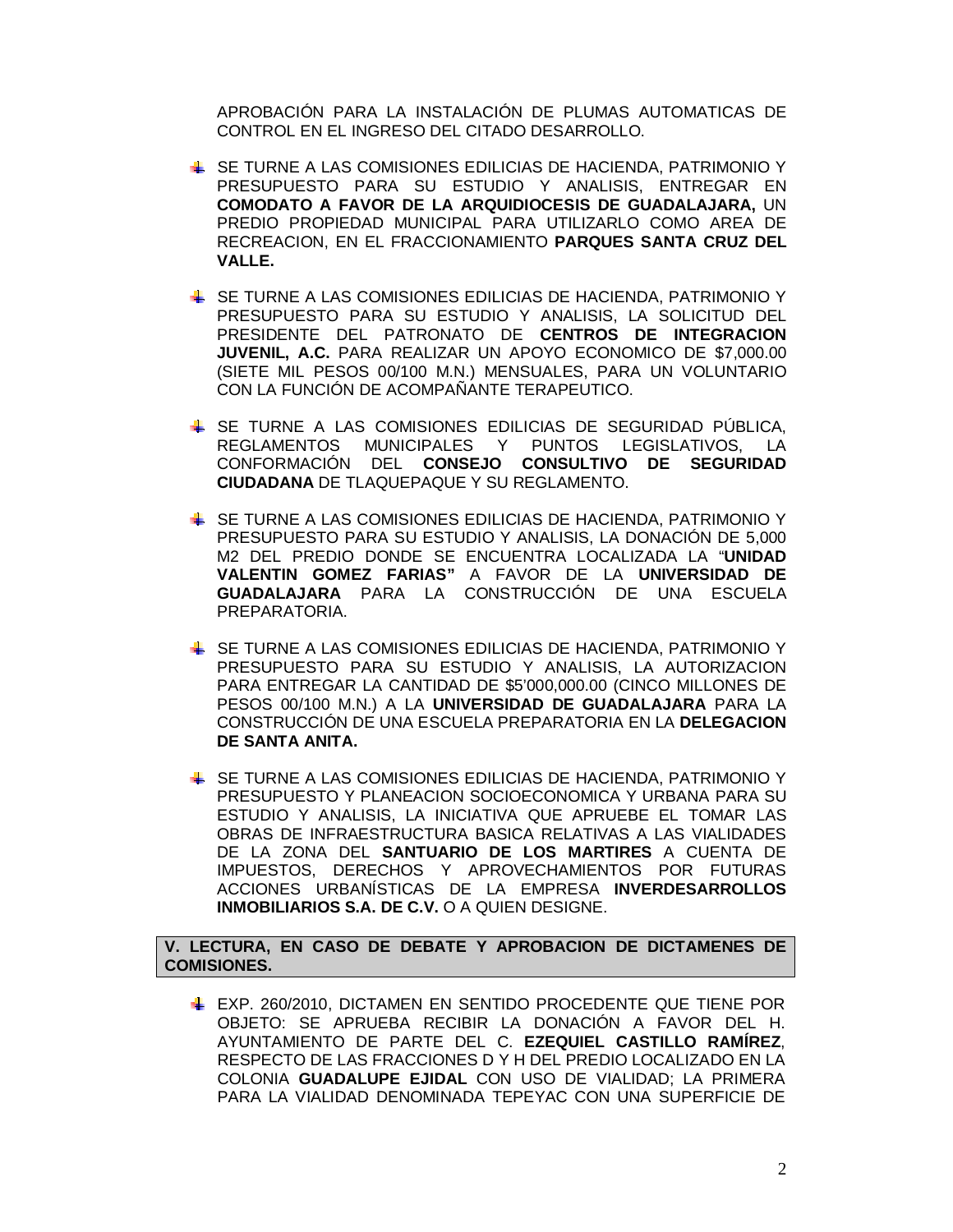980.21 M2 Y LA SEGUNDA PARA LA VIALIDAD DENOMINADA IGNACIO MEJÍA CON UNA SUPERFICIE DE 146.54 M2.

- EXP. 282/2010, DICTAMEN EN SENTIDO PROCEDENTE QUE TIENE POR OBJETO: SE APRUEBE LA EJECUCION DE LA OBRA PUBLICA DENOMINADA SEGUNDA ETAPA DEL **COLECTOR PLUVIAL GALEANA** EN LA COLONIA **SAN MARTÍN DE LAS FLORES**, EN EL MUNICIPIO DE TLAQUEPAQUE, JALISCO.
- EXP. 277-A/2010, DICTAMEN EN SENTIDO PROCEDENTE QUE TIENE POR OBJETO: **PRIMERO.-** SE APRUEBA ENTREGAR EN COMODATO A FAVOR DE LA SECRETARÍA DE EDUCACIÓN JALISCO, POR 33 AÑOS, UN PREDIO PROPIEDAD MUNICIPAL UBICADO EN LA CONFLUENCIA DE LAS CALLES MAPLE, SAUCE, ABEDUL Y CUATRO CAMINOS DE LA COLONIA DENOMINADA **"ARBOLEDAS DE SAN MARTÍN"** CON UNA SUPERFICIE DE 6,249.70 METROS CUADRADOS, A EFECTO DE QUE SEA UTILIZADO COMO CENTRO EDUCATIVO. **SEGUNDO.-** SE FACULTA AL PRESIDENTE MUNICIPAL, SÍNDICO, SECRETARIO GENERAL DEL AYUNTAMIENTO Y ENCARGADO DE LA HACIENDA MUNICIPAL PARA FORMALIZAR EL CONTRATO RESPECTIVO.
- EXP. 277-B/2010, DICTAMEN EN SENTIDO PROCEDENTE QUE TIENE POR OBJETO: **PRIMERO.-** SE APRUEBA ENTREGAR EN COMODATO A FAVOR DE LA SECRETARÍA DE EDUCACIÓN JALISCO, POR 33 AÑOS, UN PREDIO PROPIEDAD MUNICIPAL UBICADO EN LA CONFLUENCIA DE LAS RAFAEL MÁRQUEZ ÁLVAREZ Y DANIEL "TRAVIESO" GUZMÁN DE LA COLONIA DENOMINADA **"PARQUES DE LA VICTORIA Y/O PARQUES DE SAN MARTÍN"** CON UNA SUPERFICIE DE 4,302.96 METROS CUADRADOS, A EFECTO DE QUE SEA UTILIZADO COMO CENTRO EDUCATIVO. **SEGUNDO.-** SE FACULTA AL PRESIDENTE MUNICIPAL, SÍNDICO, SECRETARIO GENERAL DEL AYUNTAMIENTO Y ENCARGADO DE LA HACIENDA MUNICIPAL PARA FORMALIZAR EL CONTRATO RESPECTIVO.
- EXP. 277-C/2010, DICTAMEN EN SENTIDO PROCEDENTE QUE TIENE POR OBJETO: **PRIMERO.-** SE APRUEBA ENTREGAR EN COMODATO A FAVOR DE LA SECRETARÍA DE EDUCACIÓN JALISCO, POR 33 AÑOS, UN PREDIO PROPIEDAD MUNICIPAL UBICADO EN LA CONFLUENCIA DE LAS CALLES VALLE DE LAS FLORES, VALLE DE LAS ORQUÍDEAS Y VALLE DE LAS BUGAMBILIAS DE LA COLONIA DENOMINADA **"VALLE VERDE"** CON UNA SUPERFICIE DE 8,159.86 METROS CUADRADOS, A EFECTO DE QUE SEA UTILIZADO COMO CENTRO EDUCATIVO. **SEGUNDO.-** SE FACULTA AL PRESIDENTE MUNICIPAL, SÍNDICO, SECRETARIO GENERAL DEL AYUNTAMIENTO Y ENCARGADO DE LA HACIENDA MUNICIPAL PARA FORMALIZAR EL CONTRATO RESPECTIVO.
- EXP. 281/2010, DICTAMEN EN SENTIDO PROCEDENTE QUE TIENE POR OBJETO: SE APRUEBA DEJAR SIN EFECTOS EL ACUERDO, DE LA SESIÓN DE FECHA 06 DE SEPTIEMBRE DEL AÑO 2001, EN LA CUAL SE APRUEBA OTORGAR EN COMODATO A LA SECRETARIA DE EDUCACIÓN JALISCO EL PREDIO QUE SE UBICA EN EL ANDADOR LOS ÁNGELES Y SAN GABRIEL EN LA COLONIA **LOMAS DE SAN MIGUEL**, COLINDANDO CON EL JARDÍN DE NIÑOS TEOCALLI, EN SU LINDERO ORIENTE, DADO QUE EL PREDIO NO ES PROPIEDAD MUNICIPAL.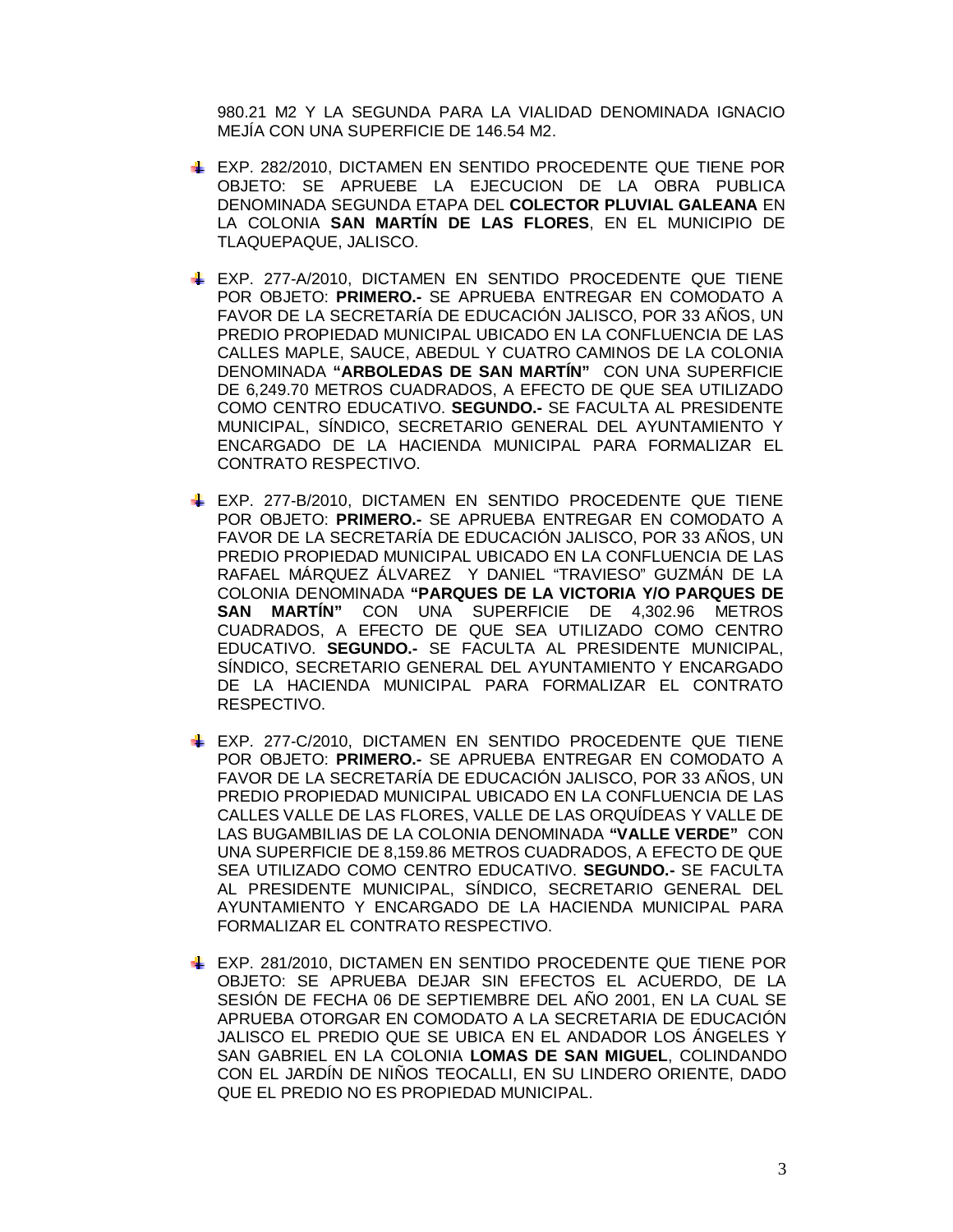# **VI. ASUNTOS GENERALES.**

- SE AUTORICE AL ENCARGADO DE LA HACIENDA MUNICIPAL PARA QUE EROGUE LA CANTIDAD DE HASTA \$754,960.00 (SETECIENTOS CINCUENTA Y CUATRO MIL NOVECIENTOS SESENTA PESOS 00/100 M. N.) PARA LA REALIZACION DE LA **JUDEA EN VIVO 2011**, A CELEBRARSE EN EL POBLADO DE SAN MARTIN DE LAS FLORES.
- SE APRUEBE AL PRESIDENTE MUNICIPAL, SECRETARIO DEL AYUNTAMIENTO, SINDICO MUNICIPAL Y ENCARGADO DE LA HACIENDA MUNICIPAL, PARA LA FIRMA DEL **CONVENIO DE ASIGNACION DE RECURSOS ESTATALES** A MUNICIPIOS RECONOCIDOS CON EL PREMIO NACIONAL AL DESARROLLO MUNICIPAL DENTRO DEL MARCO DE LA **AGENDA DESDE LO LOCAL**, ASI COMO LA REALIZACIÓN DE TODOS LOS TRAMITES NECESARIOS ANTE LAS DEPENDENCIAS ESTATALES A QUE HAYA LUGAR.
- SE APRUEBE AUTORIZAR AL PRESIDENTE MUNICIPAL, SECRETARIO DEL AYUNTAMIENTO, SINDICO MUNICIPAL Y ENCARGADO DE LA HACIENDA MUNICIPAL, PARA LA FIRMA DEL **CONVENIO DE COLABORACIÓN Y COORDINACIÓN** QUE CELEBREN EL GOBIERNO MUNICIPAL DE TLAQUEPAQUE, JALISCO Y LA COMISIÓN PARA LA REGULARIZACIÓN DE LA TENENCIA DE LA TIERRA, **(CORETT) CON MOTIVO DE LA REGULARIZACIÓN DE ASENTAMIENTOS HUMANOS IRREGULARES** EN EL MUNICIPIO DE TLAQUEPAQUE, JALISCO.
- SE APRUEBE AUTORIZAR AL PRESIDENTE MUNICIPAL, SECRETARIO DEL AYUNTAMIENTO, SINDICO MUNICIPAL Y ENCARGADO DE LA<br>HACIENDA MUNICIPAL. PARA LA FIRMA DEL CONVENIO DE HACIENDA MUNICIPAL, PARA LA FIRMA DEL **COORDINACIÓN** QUE CELEBREN EL GOBIERNO MUNICIPAL DE TLAQUEPAQUE, JALISCO, LA COMISIÓN PARA LA REGULARIZACIÓN DE LA TENENCIA DE LA TIERRA, **(CORETT) Y EJIDOS QUE ASÍ LO REQUIERAN, PARA DETERMINAR Y DELIMITAR LAS ÁREAS SUSCEPTIBLES DE CONVERTIRSE EN SOLARES URBANOS** EN LOS EJIDOS COMPRENDIDOS DENTRO DEL MUNICIPIO DE TLAQUEPAQUE, JALISCO.
- SE APRUEBE, PRIMERO.- LA CONTRATACIÓN DE LOS SERVICIOS PROFESIONALES DEL DESPACHO **CONSULTORÍA ADMINISTRATIVA ANDERES, S.C.** PARA QUE LLEVE A CABO EL ESTUDIO COMPLEMENTARIO QUE CULMINE CON LA ELABORACIÓN DEL CUADERNILLO, CON SUS SOPORTES CORRESPONDIENTES, PARA LA PRESENTACIÓN AL I.M.S.S. DE LA CORRECCIÓN FISCAL POR LOS EJERCICIOS 2007 Y 2008, CUYOS HONORARIOS SERÁN DEL 9% SOBRE LAS DIFERENCIAS ENTRE LO DETERMINADO POR LOS AUDITORES DEL I.M.S.S. Y LA QUE RESULTE DEL ESTUDIO DE CORRECCIÓN FISCAL, MAS I.V.A. SEGUNDO.- SE AUTORICE AL PRESIDENTE MUNICIPAL, SÍNDICO MUNICIPAL, SECRETARIO DEL AYUNTAMIENTO Y AL ENCARGADO DE LA HACIENDA MUNICIPAL, PARA QUE SUSCRIBAN LOS INSTRUMENTOS JURÍDICOS NECESARIOS PARA LA EJECUCIÓN DEL PRESENTE ACUERDO.
- **PRIMERO.-** SE AUTORICE AL PRESIDENTE MUNICIPAL, AL SECRETARIO DEL AYUNTAMIENTO, SÍNDICO MUNICIPAL, ENCARGADO DE LA HACIENDA MUNICIPAL Y AL DIRECTOR GENERAL DE OBRAS PÚBLICAS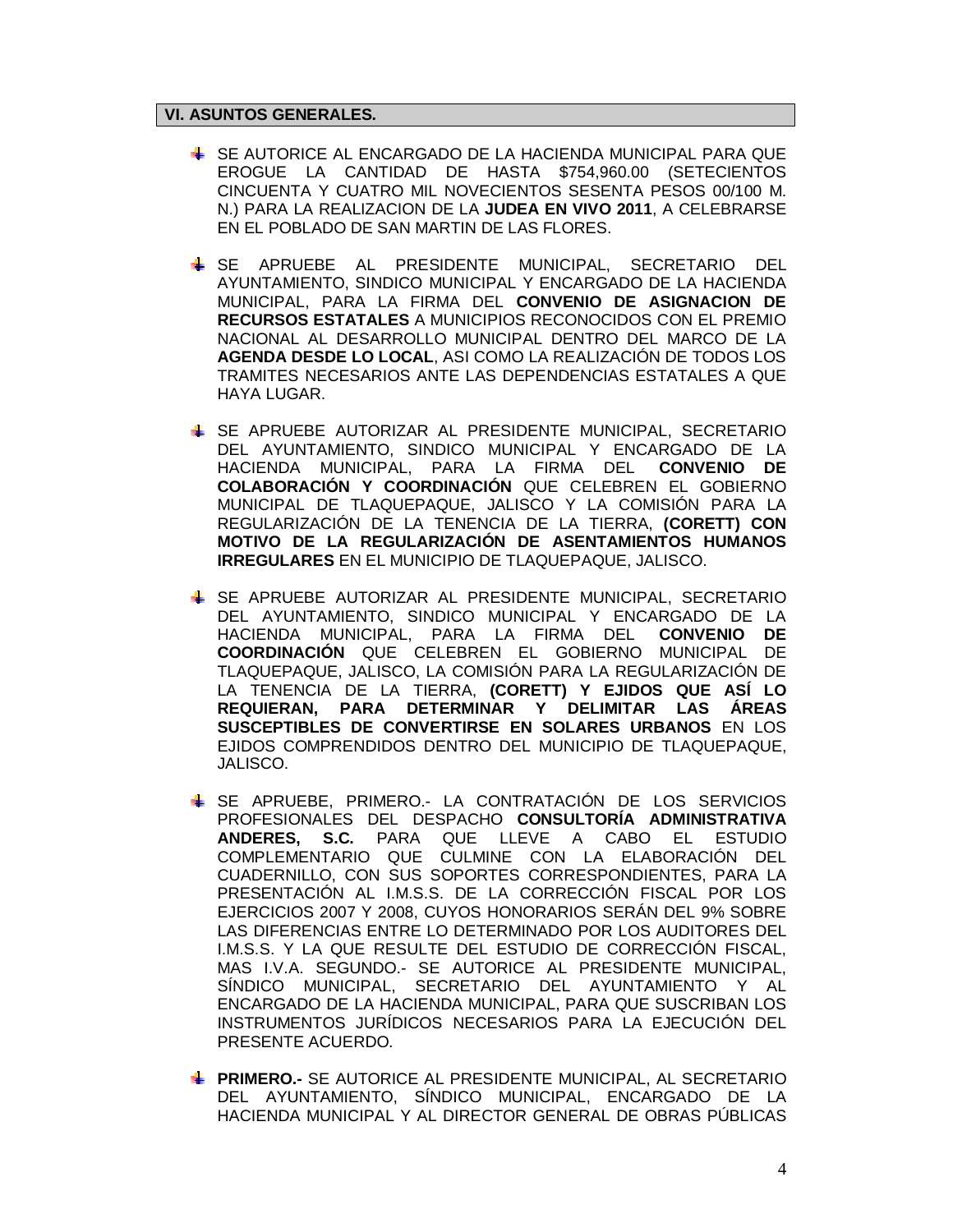PARA QUE, EN REPRESENTACIÓN DE ESTE AYUNTAMIENTO, SUSCRIBAN UN CONVENIO DE COLABORACIÓN CON LA COMISIÓN FEDERAL DE ELECTRICIDAD, PARA LA EJECUCIÓN DE LA OBRA **"CONVERSIÓN DE LAS REDES AÉREO-SUBTERRÁNEAS EN EL CENTRO HISTÓRICO"**, POR UN MONTO DE HASTA **\$32,800,000.00 (TREINTA Y DOS MILLONES OCHOCIENTOS MIL PESOS 00/100 M.N.),** DE LOS CUALES, DICHA PARAESTATAL SE COMPROMETE A APORTAR Y EJECUTAR POR LA CANTIDAD DE **\$17´488,000.00 (DIECISIETE MILLONES CUATROCIENTOS OCHENTA Y OCHO MIL PESOS 00/100 M.N.)**. ASIMISMO SE COMPROMETA LA EJECUCIÓN POR PARTE DEL MUNICIPIO DE TLAQUEPAQUE, POR LA CANTIDAD DE **\$15´312,000.00 (QUINCE MILLONES TRESCIENTOS DOCE MIL PESOS 00/100 M.N.). SEGUNDO.-** SE AUTORIZA ASIGNAR LOS CONTRATOS DE OBRA PÚBLICA NECESARIOS A CELEBRAR PARA EJECUTAR SIMULTÁNEAMENTE EN VARIOS FRENTES DE TRABAJO Y DIFERENTES CONTRATISTAS, MEDIANTE LA MODALIDAD DE ADJUDICACIÓN DIRECTA, TODOS LOS TRABAJOS RELATIVOS A LA **"IMAGEN URBANA Y ALUMBRADO PUBLICO EN EL CENTRO HISTÓRICO"**, POR UN MONTO TOTAL DE **\$12'500,000.00 (DOCE MILLONES QUINIENTOS MIL PESOS 00/100 M.N.)** Y LOS TRABAJOS RELATIVOS A **"CONVERSIÓN DE LAS REDES AÉREO-SUBTERRÁNEAS EN EL CENTRO HISTÓRICO"** POR UN MONTO DE **\$15´312,000.00 (QUINCE MILLONES TRESCIENTOS DOCE MIL PESOS 00/100 M.N.).**

- SE AUTORICE LA PARTICIPACION DEL MUNICIPIO DE TLAQUEPAQUE, JALISCO., EN EL **PROGRAMA DE INFRAESTRUCTURA FISICA EN SALUD** DEL AÑO 2011, CONSIDERANDO EL PROYECTO DE OBRA NUEVA DE LA UNIDAD DE SALUD UBICADA EN LA LOCALIDAD DE **LA DURAZNERA**, EN EL **ESQUEMA DE FINANCIAMIENTO "PESO A PESO"** DE LA SECRETARIA DE SALUD JALISCO. SE AUTORIZA AL PRESIDENTE MUNICIPAL, SINDICO MUNICIPAL, SECRETARIO DEL AYUNTAMIENTO Y EL ENCARGADO DE LA HACIENDA MUNICIPAL, PARA FIRMAR EL CONVENIO DE COLABORACIÓN, PARTICIPACIÓN Y EJECUCIÓN DE LA OBRA CORRESPONDIENTE ENTRE EL ORGANISMO PÚBLICO DESCENTRALIZADO DENOMINADO SERVICIOS DE SALUD JALISCO Y EL GOBIERNO MUNICIPAL.**TERCERO.-** SE AUTORICE AL ENCARGADO DE LA HACIENDA MUNICIPAL A EROGAR LA CANTIDAD DE \$2'000,000.00 (DOS MILLONES DE PESOS 00/100 M.N.) PARA LA PARTICIPACION DENTRO DEL PROGRAMA INFRAESTRUCURA FISICA EN SALUD DEL AÑO 2011, BAJO EL ESQUEMA DE FINANCIAMIENTO PESO A PESO, DEL PROYECTO DE OBRA NUEVA DE LA UNIDAD DE SALUD UBICADA EN LA LOCALIDAD DE **LA DURAZNERA**, CON UN COSTO TOTAL DEL PROYECTO DE \$4'000,000.00 (CUATRO MILLONES DE PESOS 00/100 M.N.) DEL CUAL SE PARTICIPARÁ CON EL 50%. **CUARTO.-** SE AUTORICE A LA SECRETARIA DE FINANZAS DEL GOBIERNO DEL ESTADO, PARA QUE PROCEDA A AFECTAR Y EN SU CASO RETENER DE SUS PARTICIPACIONES ESTATALES QUE EN DERECHO LE CORRESPONDEN AL MUNICIPIO, PARA EL CASO DE INCUMPLIMIENTO DE LAS OBLIGACIONES QUE SE DERIVEN DE LA SUSCRIPCION DEL CONVENIO.
- SE AUTORICE LA PARTICIPACION DEL MUNICIPIO DE TLAQUEPAQUE, JALISCO., EN EL **PROGRAMA DE INFRAESTRUCTURA FISICA** EN SALUD DEL AÑO 2011, CONSIDERANDO EL PROYECTO DE OBRA NUEVA DE LA UNIDAD DE SALUD UBICADA EN LA LOCALIDAD DE **LOMAS DEL TEPEYAC**, EN EL ESQUEMA DE FINANCIAMIENTO **"PESO A PESO"** DE LA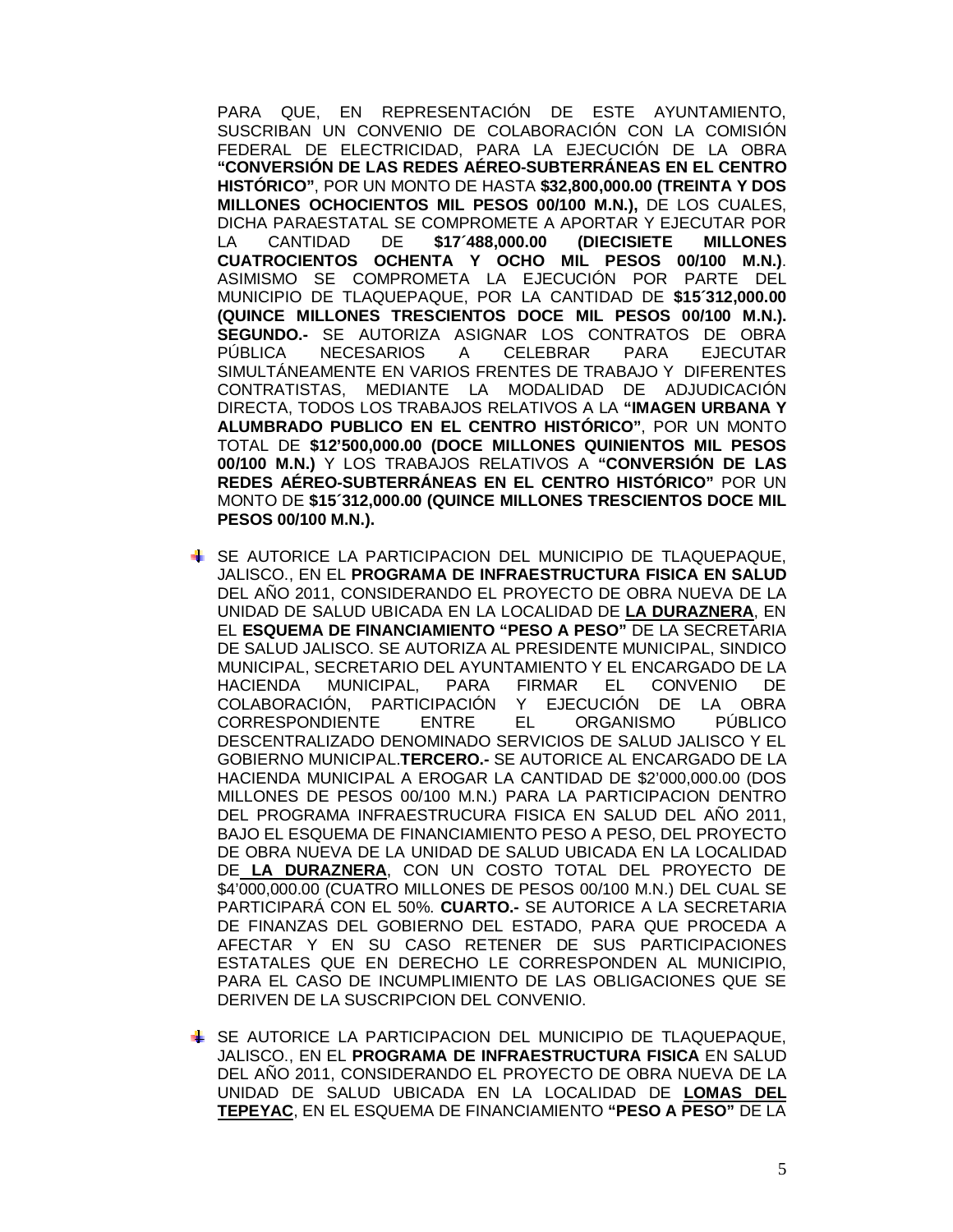SECRETARIA DE SALUD JALISCO. SE AUTORIZA AL PRESIDENTE MUNICIPAL, SINDICO MUNICIPAL, SECRETARIO DEL AYUNTAMIENTO Y EL ENCARGADO DE LA HACIENDA MUNICIPAL, PARA FIRMAR EL CONVENIO DE COLABORACIÓN, PARTICIPACIÓN Y EJECUCIÓN DE LA OBRA CORRESPONDIENTE ENTRE EL ORGANISMO PÚBLICO DESCENTRALIZADO DENOMINADO SERVICIOS DE SALUD JALISCO Y EL GOBIERNO MUNICIPAL. SE AUTORIZA AL ENCARGADO DE LA HACIENDA MUNICIPAL A EROGAR LA CANTIDAD DE \$750,000.00 (SETECIENTOS CINCUENTA MIL PESOS 00/100 M.N.) PARA LA PARTICIPACION DENTRO DEL PROGRAMA INFRAESTRUCURA FISICA EN SALUD DEL AÑO 2011, BAJO EL ESQUEMA DE FINANCIAMIENTO PESO A PESO, DEL PROYECTO DE OBRA NUEVA DE LA UNIDAD DE SALUD UBICADA EN LA LOCALIDAD DE **LOMAS DEL TEPEYAC**, CON UN COSTO TOTAL DEL PROYECTO DE \$1'500,000.00 (UN MILLON QUINIENTOS MIL PESOS 00/100 M.N.) DEL CUAL SE PARTICIPARÁ CON EL 50%. SE AUTORICE A LA SECRETARIA DE FINANZAS DEL GOBIERNO DEL ESTADO, PARA QUE PROCEDA A AFECTAR Y EN SU CASO RETENER DE SUS PARTICIPAIONES ESTATALES QUE EN DERECHO LE CORRESPONDEN AL MUNICIPIO, PARA EL CASO DE INCUMPLIMIENTO DE LAS OBLIGACIONES QUE SE DERIVEN DE LA SUSCRIPCION DEL CONVENIO.

- SE AUTORIZA ENVIAR LA SOLICITUD AL H. CONGRESO DEL ESTADO DE JALISCO., PARA QUE SE APLIQUE UN DESCUENTO DEL 90% A LOS **COMERCIANTES AFECTADOS POR LAS OBRAS QUE SE REALIZAN EN LA AV. 8 DE JULIO DEL CERRO DEL CUATRO** DE ESTE MUNICIPIO, EN EL PAGO DEL IMPUESTO PREDIAL, ASÍ COMO EN EL PAGO DE LICENCIAS DE GIRO Y PERMISOS.
- SE AUTORICE MODIFICAR EL CONTRATO DE COMODATO CELEBRADO CON LA **COMISIÓN ESTATAL DEL AGUA**, EL CUAL FUE AUTORIZADO EN SESION ORDINARIA DE AYUNTAMIENTO DE FECHA 17 DE NOVIEMBRE DEL AÑO 2009, AL CUAL SE ANEXA LA LISTA DE BIENES MUEBLES QUE SE DETALLAN EN LA COPIA QUE FUE ENTREGADA A CADA UNO DE USTEDES SEÑORES REGIDORES.
- SE APRUEBE LA INCORPORACION DEL MUNICIPIO DE TLAQUEPAQUE A LOS BENEFICIOS QUE ESTABLECE EL **DECRETO NO. 23492/LIX/11**, DE FECHA 15 DE FEBRERO DEL 2011, APROBADO POR EL CONGRESO DEL ESTADO DE JALISCO, MEDIANTE EL CUAL SE PODRÁN REALIZAR DESCUENTOS A LOS CONTRIBUYENTES DEL IMPUESTO PREDIAL, COMO DE LOS SERVICIOS DE AGUA POTABLE, ALCANTARILLADO Y SANEAMIENTO HASTA UN 75% SOBRE LOS RECARGOS A LOS CONTRIBUYENTES MOROSOS TANTO DEL IMPUESTO PREDIAL, COMO DE LOS SERVICIOS DE AGUA POTABLE, ALCANTARILLADO Y SANEAMIENTO; PARA HACERLO EFECTIVO DEBERÁ ACUDIR A REALIZAR EL PAGO INMEDIATO DEL ADEUDO O FORMALIZAR UN CONVENIO DE PAGO EN PARCIALIDADES Y SU VIGENCIA FINALIZARA EL 31 DE DICIEMBRE DEL 2011. SE AUTORIZA AL PRESIDENTE MUNICIPAL Y ENCARGADO DE LA HACIENDA MUNICIPAL A LLEVAR A CABO LOS BENEFICIOS QUE SE ESTABLECEN EN EL DECRETO NO. 23492/LIX/11, DE FECHA 15 DE FEBRERO DEL 2011, APROBADO POR EL CONGRESO DEL ESTADO DE JALISCO. SE INSTRUYE AL SECRETARIO DEL AYUNTAMIENTO PARA QUE EN TERMINOS DEL ARTICULO 220 DE LA LEY DE HACIENDA MUNICIPAL DEL ESTADO DE JALISCO, REMITA AL CONGRESO DEL ESTADO EL PRESENTE DICTAMEN.